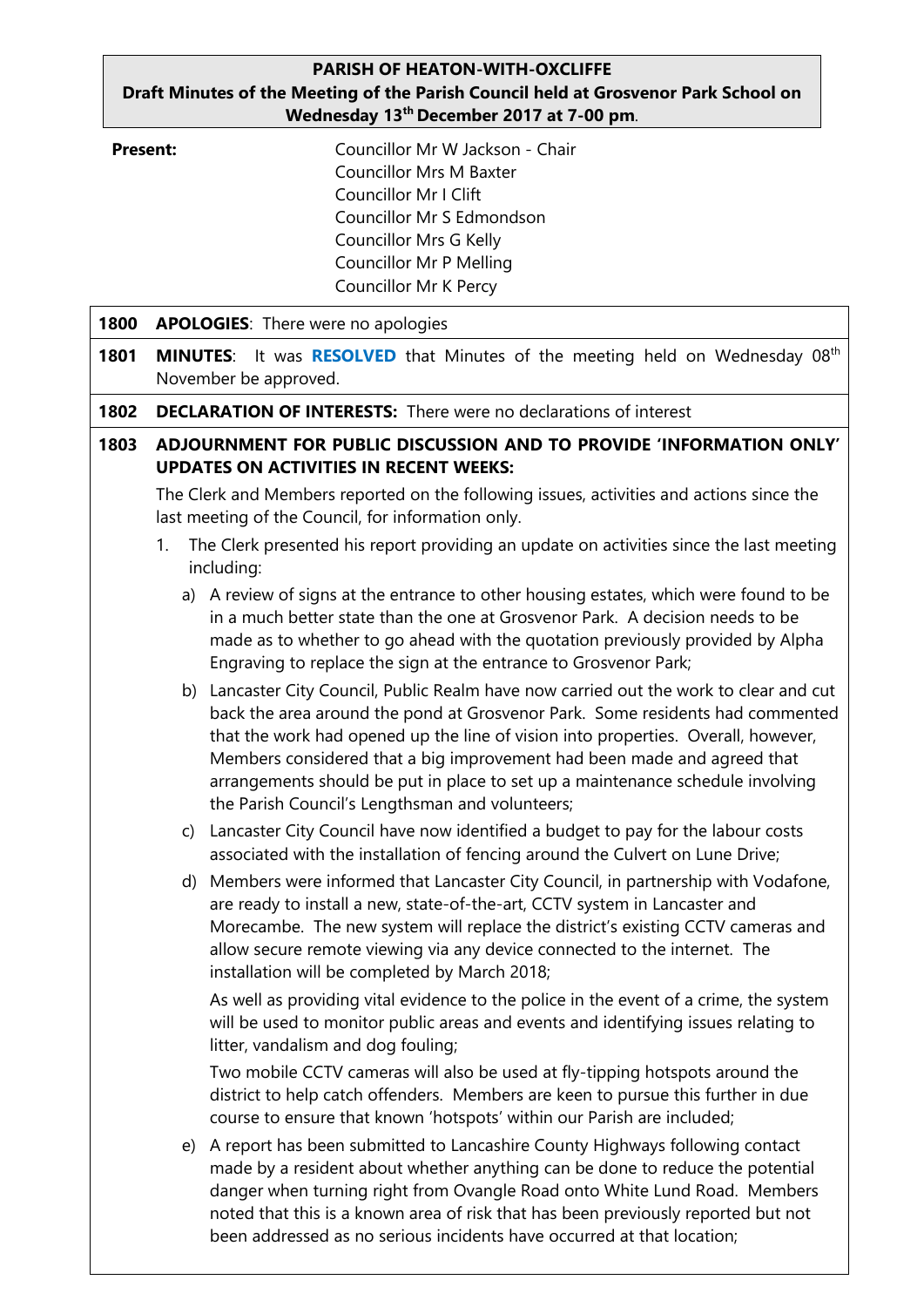|                                                                                                                                                                                                                                                                                                                                                                                                                                                                                                                                                                                                                                                                                                                                  | f)                                                                                                                                                                      | A resident has reported litter being regularly dropped around Grosvenor Park. The<br>Clerk has contacted both Lancaster & Morecambe College and Asda with a view to<br>working collaboratively to tackle the problem;                                                                                                        |                                                                                                                                                                                                                                                                       |           |  |  |
|----------------------------------------------------------------------------------------------------------------------------------------------------------------------------------------------------------------------------------------------------------------------------------------------------------------------------------------------------------------------------------------------------------------------------------------------------------------------------------------------------------------------------------------------------------------------------------------------------------------------------------------------------------------------------------------------------------------------------------|-------------------------------------------------------------------------------------------------------------------------------------------------------------------------|------------------------------------------------------------------------------------------------------------------------------------------------------------------------------------------------------------------------------------------------------------------------------------------------------------------------------|-----------------------------------------------------------------------------------------------------------------------------------------------------------------------------------------------------------------------------------------------------------------------|-----------|--|--|
|                                                                                                                                                                                                                                                                                                                                                                                                                                                                                                                                                                                                                                                                                                                                  | g)                                                                                                                                                                      | A resident had been invited to address Members about the possibility of one (or<br>more) defibrillators being located around the Parish that are will be available for<br>use in an emergency 24/7;                                                                                                                          |                                                                                                                                                                                                                                                                       |           |  |  |
|                                                                                                                                                                                                                                                                                                                                                                                                                                                                                                                                                                                                                                                                                                                                  |                                                                                                                                                                         | h) Councillor Melling and the Clerk have completed and returned the Parish Council<br>Settlement Questionnaire to Lancaster City Council that will inform a planned<br>Sustainable Settlement Review as part of the emerging Local Plan for the district;                                                                    |                                                                                                                                                                                                                                                                       |           |  |  |
|                                                                                                                                                                                                                                                                                                                                                                                                                                                                                                                                                                                                                                                                                                                                  | i)                                                                                                                                                                      | Members considered whether it would be beneficial to remove the hedgerow on<br>Mellishaw Lane and at the White Lund Rd junction and to replace it in the longer-<br>term with 'easyview' fencing;                                                                                                                            |                                                                                                                                                                                                                                                                       |           |  |  |
|                                                                                                                                                                                                                                                                                                                                                                                                                                                                                                                                                                                                                                                                                                                                  | j)                                                                                                                                                                      | Correspondence has been received that for financial years 2017 -2022 the<br>appointed external auditors will be PKP Littlejohn LLP;                                                                                                                                                                                          |                                                                                                                                                                                                                                                                       |           |  |  |
|                                                                                                                                                                                                                                                                                                                                                                                                                                                                                                                                                                                                                                                                                                                                  |                                                                                                                                                                         | k) Councillors raised matters for attention including, faded white lines at the junction<br>to Middleton Road and drains blocked on Heaton Bottom Road and the need to<br>update parts of the Parish website; needed to be updated. Part of Lancaster Road<br>has recently been re-tarmacked to repair a number of potholes. |                                                                                                                                                                                                                                                                       |           |  |  |
|                                                                                                                                                                                                                                                                                                                                                                                                                                                                                                                                                                                                                                                                                                                                  | Members noted the update on actions reported by the Clerk and Councillors and asked<br>for updates on the matters raised in due course. The meeting was then reconvened |                                                                                                                                                                                                                                                                                                                              |                                                                                                                                                                                                                                                                       |           |  |  |
| 1804                                                                                                                                                                                                                                                                                                                                                                                                                                                                                                                                                                                                                                                                                                                             |                                                                                                                                                                         | <b>PLANNING APPLICATIONS</b>                                                                                                                                                                                                                                                                                                 |                                                                                                                                                                                                                                                                       |           |  |  |
|                                                                                                                                                                                                                                                                                                                                                                                                                                                                                                                                                                                                                                                                                                                                  | 17/01384/FUL                                                                                                                                                            |                                                                                                                                                                                                                                                                                                                              | Demolition of existing dwelling and detached garage and erection of 5<br>detached 2-storey dwellings with associated access and landscaping - Mr<br>T Hill, 342 Oxcliffe Road, Heaton With Oxcliffe, Morecambe, Lancashire,<br>LA3 3EJ                                |           |  |  |
|                                                                                                                                                                                                                                                                                                                                                                                                                                                                                                                                                                                                                                                                                                                                  | 17/01313/VCN                                                                                                                                                            |                                                                                                                                                                                                                                                                                                                              | Erection of a gas fuelled generator plant with associated ancillary<br>buildings and a 2.4 metre high security fence and 4 metre high acoustic<br>fence - Mr S Lyob, Mellishaw North Development Site, Mellishaw Lane,<br>Heaton With Oxcliffe, Morecambe, Lancashire |           |  |  |
|                                                                                                                                                                                                                                                                                                                                                                                                                                                                                                                                                                                                                                                                                                                                  | Members raised general comments/observations on the planning applications received and<br>it was RESOLVED that these be submitted to the planning authority.            |                                                                                                                                                                                                                                                                                                                              |                                                                                                                                                                                                                                                                       |           |  |  |
| Councillor Percy reminded Members that following a recent Planning Committee meeting<br>application 17/00868/FUL in respect of the proposed demolition of the factory building on<br>White Lund had been narrowly refused. It is not known whether the applicant will appeal the<br>decision but notwithstanding that Councillor Percy suggested that the Parish Council,<br>possible with the involvement of Morecambe Town Council, has a conversation with the<br>applicants with a view to discussing options that would allow for the building to be changed<br>whilst retaining its 'non-designated heritage' status. Members were asked to consider<br>possible options for further consideration at the January meeting. |                                                                                                                                                                         |                                                                                                                                                                                                                                                                                                                              |                                                                                                                                                                                                                                                                       |           |  |  |
| 1805                                                                                                                                                                                                                                                                                                                                                                                                                                                                                                                                                                                                                                                                                                                             |                                                                                                                                                                         |                                                                                                                                                                                                                                                                                                                              | <b>ACCOUNTS FOR PAYMENT:</b>                                                                                                                                                                                                                                          |           |  |  |
|                                                                                                                                                                                                                                                                                                                                                                                                                                                                                                                                                                                                                                                                                                                                  | 100331                                                                                                                                                                  |                                                                                                                                                                                                                                                                                                                              | John Fairclough, Grounds Maintenance and Lengthsman Duties                                                                                                                                                                                                            | £100.00   |  |  |
|                                                                                                                                                                                                                                                                                                                                                                                                                                                                                                                                                                                                                                                                                                                                  | 100332                                                                                                                                                                  |                                                                                                                                                                                                                                                                                                                              | Bob Bailey, Parish Clerk Fees and expenses for Quarter 3                                                                                                                                                                                                              | £1,251.89 |  |  |
|                                                                                                                                                                                                                                                                                                                                                                                                                                                                                                                                                                                                                                                                                                                                  | 100333                                                                                                                                                                  |                                                                                                                                                                                                                                                                                                                              | SV Edmondson, Materials 190M split Chestnut fence around culvert<br>on Lune Drive                                                                                                                                                                                     | £1,556.00 |  |  |
|                                                                                                                                                                                                                                                                                                                                                                                                                                                                                                                                                                                                                                                                                                                                  | 100334                                                                                                                                                                  |                                                                                                                                                                                                                                                                                                                              | Lancashire County Council - Hire of Grosvenor Park School                                                                                                                                                                                                             | £135.00   |  |  |
|                                                                                                                                                                                                                                                                                                                                                                                                                                                                                                                                                                                                                                                                                                                                  | 100334                                                                                                                                                                  |                                                                                                                                                                                                                                                                                                                              | Lancashire County Council - Hire of Grosvenor Park School                                                                                                                                                                                                             | £45.00    |  |  |
|                                                                                                                                                                                                                                                                                                                                                                                                                                                                                                                                                                                                                                                                                                                                  | It was <b>RESOLVED</b> to that the above account(s) be paid.                                                                                                            |                                                                                                                                                                                                                                                                                                                              |                                                                                                                                                                                                                                                                       |           |  |  |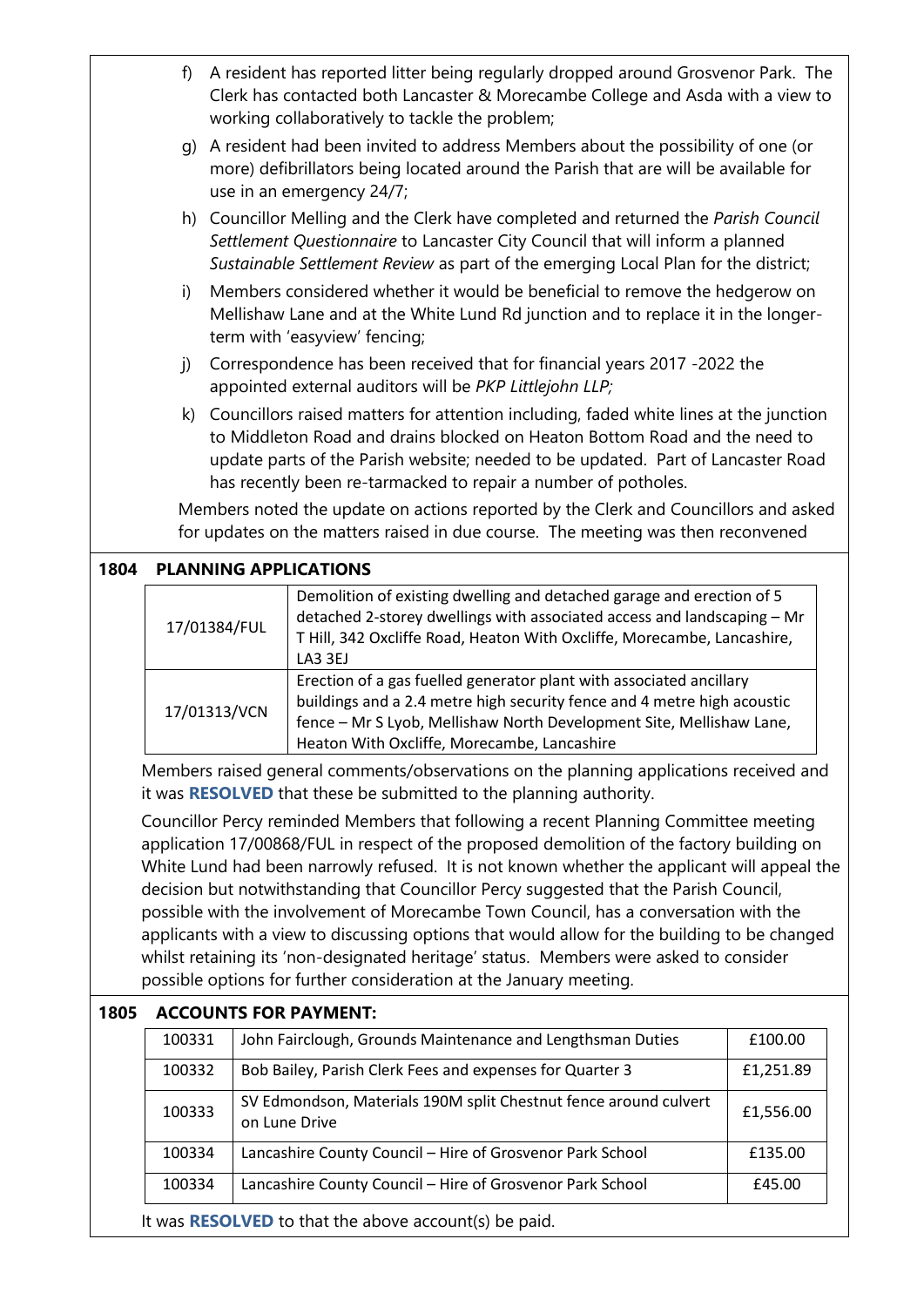| 1806 | Members were informed that after the initial delay in starting on site as previously<br>reported work did start towards the end of November. The Clerk has visited the site where<br>progress has been slower than expected due to cold conditions and the finding of a<br>concrete slab beneath the existing tar which has caused some unforeseen issues when<br>excavating the footings for the new play equipment. The new equipment was delivered on<br>07 December and is now being installed. Photographs of the site were provided. It was<br>reported that Wicksteed's are hopeful for completion by 22 <sup>nd</sup> December 2017 but this is<br>subject to weather conditions, particularly as wet pour for the playground surfacing can<br>only be done in temperatures above 6 degrees centigrade.<br>Members reported that there had been minimal disruption to the flow of traffic and from<br>noise or dust during the excavation works so far.<br>After some discussion, it was RESOLVED that the update on the Grosvenor Park Play Area<br>project be noted and that the Clerk liaise with Wicksteads to determine an official opening |
|------|----------------------------------------------------------------------------------------------------------------------------------------------------------------------------------------------------------------------------------------------------------------------------------------------------------------------------------------------------------------------------------------------------------------------------------------------------------------------------------------------------------------------------------------------------------------------------------------------------------------------------------------------------------------------------------------------------------------------------------------------------------------------------------------------------------------------------------------------------------------------------------------------------------------------------------------------------------------------------------------------------------------------------------------------------------------------------------------------------------------------------------------------------------|
|      | date in January.                                                                                                                                                                                                                                                                                                                                                                                                                                                                                                                                                                                                                                                                                                                                                                                                                                                                                                                                                                                                                                                                                                                                         |
| 1807 | The Clerk introduced a step-by-step guide designed to help communities to produce a<br>Community Emergency Plan that can be used in the event of a major emergency affecting<br>the local area. The main aim of a Community Emergency Plan is to provide a single source<br>of information to improve community resilience and provide an effective initial response in<br>an emergency.                                                                                                                                                                                                                                                                                                                                                                                                                                                                                                                                                                                                                                                                                                                                                                 |
|      | It was acknowledged that local emergency responders have limited resources and will<br>always need to prioritise those in greatest need during an emergency, especially where life<br>is in danger. In many other situations life will not be in immediate danger and<br>communities will need to help themselves. By being more resilient communities will be in<br>a position to complement emergency responders and reduce the impact of an emergency<br>on the local area in both the short and long term.                                                                                                                                                                                                                                                                                                                                                                                                                                                                                                                                                                                                                                           |
|      | The Clerk reminded Members that they had previously setting up a small working group to<br>develop a Community Emergency Plan for approval. Following some questions and<br>helpful suggestion it was RESOLVED that the Clerk carry out further research and report<br>back with options for developing a Community Emergency Plan with a view to improving<br>community resilience.                                                                                                                                                                                                                                                                                                                                                                                                                                                                                                                                                                                                                                                                                                                                                                     |
| 1808 | Members considered a request from Lancaster City Council to support a research study<br>aimed at examining the quality, distribution and use of open spaces (play areas; parks;<br>allotments etc.) in the local area. A questionnaire has been provided aimed at gaining a<br>greater understanding of local circumstances; identify the need for provision in the local<br>area and inform future strategic planning and investment priorities for open space.<br>It was RESOLVED that the Clerk complete and return the questionnaire on the parish<br>Council's behalf.                                                                                                                                                                                                                                                                                                                                                                                                                                                                                                                                                                              |
| 1809 | The Clerk presented a draft budget and precept calculation for 2018/2019., based on the<br>forecast outturn, balances and net revenue position as at 31 <sup>st</sup> March 2018 and planned<br>income and expenditure in 2018/2019. Members were advised that the Parish Council<br>would need to determine its precept for 2018/2019 at the January 2018 meeting so that in<br>can be demanded from Lancaster City Council in February 2018 as part of the budget<br>process.<br>Members asked questions about the draft budget and precept demand and RESOLVED                                                                                                                                                                                                                                                                                                                                                                                                                                                                                                                                                                                        |
|      | that they will consider the proposals further with a view to determining the 2018/2019<br>precept at the January 2018 meeting.                                                                                                                                                                                                                                                                                                                                                                                                                                                                                                                                                                                                                                                                                                                                                                                                                                                                                                                                                                                                                           |